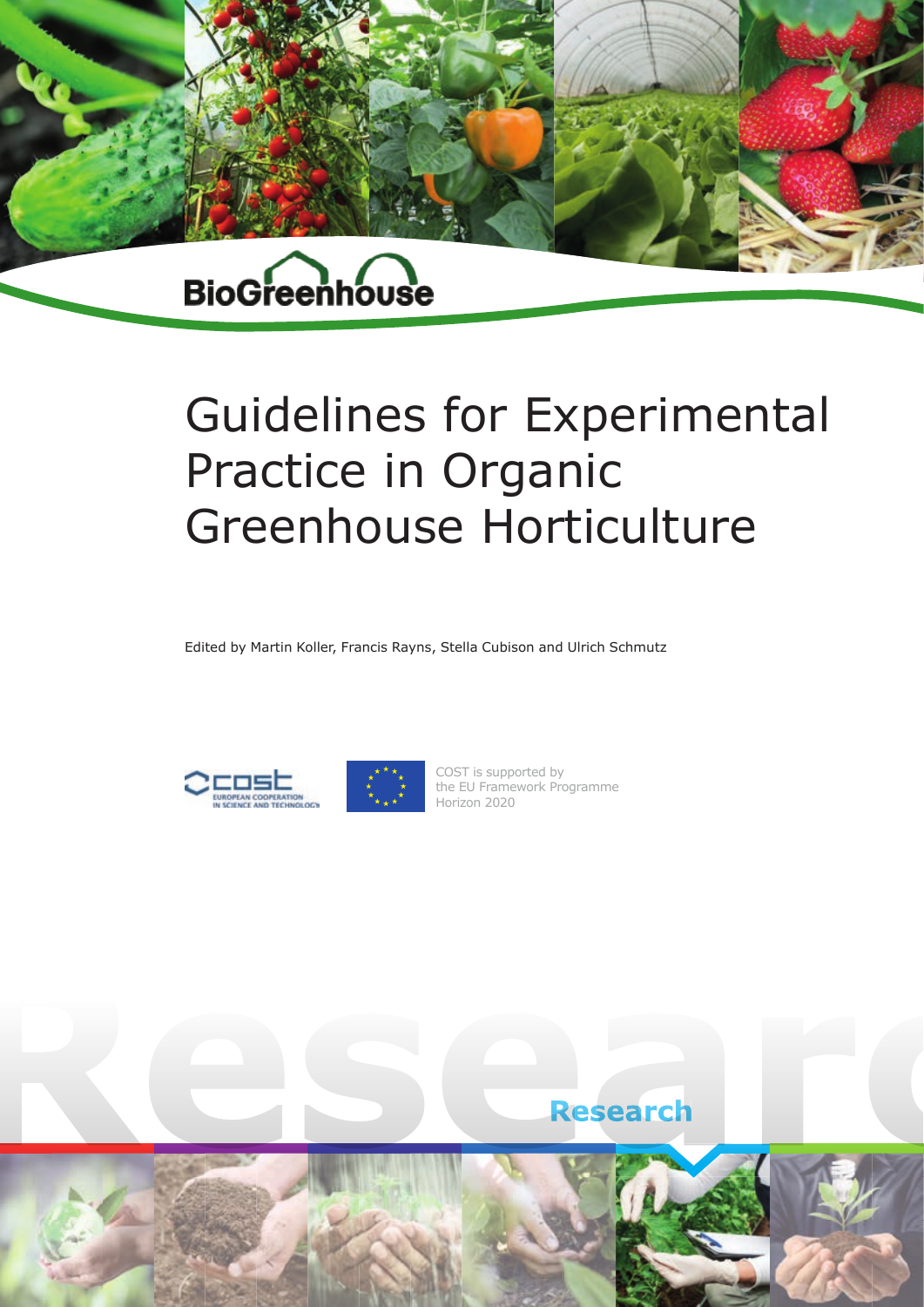

*The Editorial Board This picture was taken at the final meeting to discuss these guidelines, held in Tori, Estonia*  in September 2015. A commercial organic greenhouse with a tomato crop is shown in the background. Left *to Right: Pedro Gomez, Stella Cubison, Wolfgang Palme, Justine Dewitte, Martin Koller, Yüksel Tüzel, Francis Rayns, Ingrid Bender and Ulrich Schmutz.*

### **Correct citation of this document:**

Koller, M., Rayns, F., Cubison, S. and Schmutz, U. (Editors) 2016. Guidelines for Experimental Practice in Organic Greenhouse Horticulture. BioGreenhouse COST Action FA 1105, www.biogreenhouse.org.

ISBN: 978-94-6257-534-9 DOI (Digital Object Identifier): http://dx.doi.org/10.18174/373581

The guidelines were initially based on the following publication with many new chapters contributed by European and international authors:

Lindner, Ulrike and Billmann, Bettina (Eds.) 2006. Planung, Anlage und Auswertung von Versuchen im Ökologischen Gemüsebau. Handbuch für die Versuchsanstellung ["Planning, Setup and Evaluation of Trials on Organic Vegetable Cultivation. An Experimental Design Manual"]. Forschungsinstitut für biologischen Landbau (FiBL), Frick, Schweiz und Frankfurt, Deutschland, ISBN 978-3-906081-97-7, http://orgprints.org/9863.

#### **Pictures**

All pictures are by members of the Biogreenhouse COST Action FA1105. Contributors to the pictures (in alphabetical order) are: Ingrid Bender, Stella Cubison, Justine Dewitte, Pedro Gomez, Martin Koller, Carolyn Mitchell, Jérôme Lambion, Wolfgang Palme, Virginia Pinillos, Ulrich Schmutz, Yüksel Tüzel and Anja Vieweger.

#### **Disclaimer**

The information in these guidelines is based on the expert opinions of the various authors. Neither they, nor their employers, can accept any responsibility for loss or damage occurring as a result of following the information contained in these guidelines.

#### **Acknowledgement**

This book is based upon work from COST Action FA1105 BioGreenhouse, supported by COST (European Cooperation in Science and Technology).

The authors and editors wish to thank many colleagues for their assistance in providing the material for these guidelines. In addition Rob Meijer (Chair, COST Action FA1105 Biogreenhouse), Karin Postweiler (DLR Rheinpfalz, Germany), Birgit Rascher (LWG Bayern, Germany) and Catherine Mazollier (GRAB, France) provided critical comments on the text. We want to thank Ms. José Frederiks (Wageningen UR Greenhouse Horticulture) for processing layout and printing. We are grateful for financial support and the opportunity to build this network. Link to the Action: http://www.cost.eu/COST\_Actions/fa/FA1105 and: http://www.biogreenhouse.org/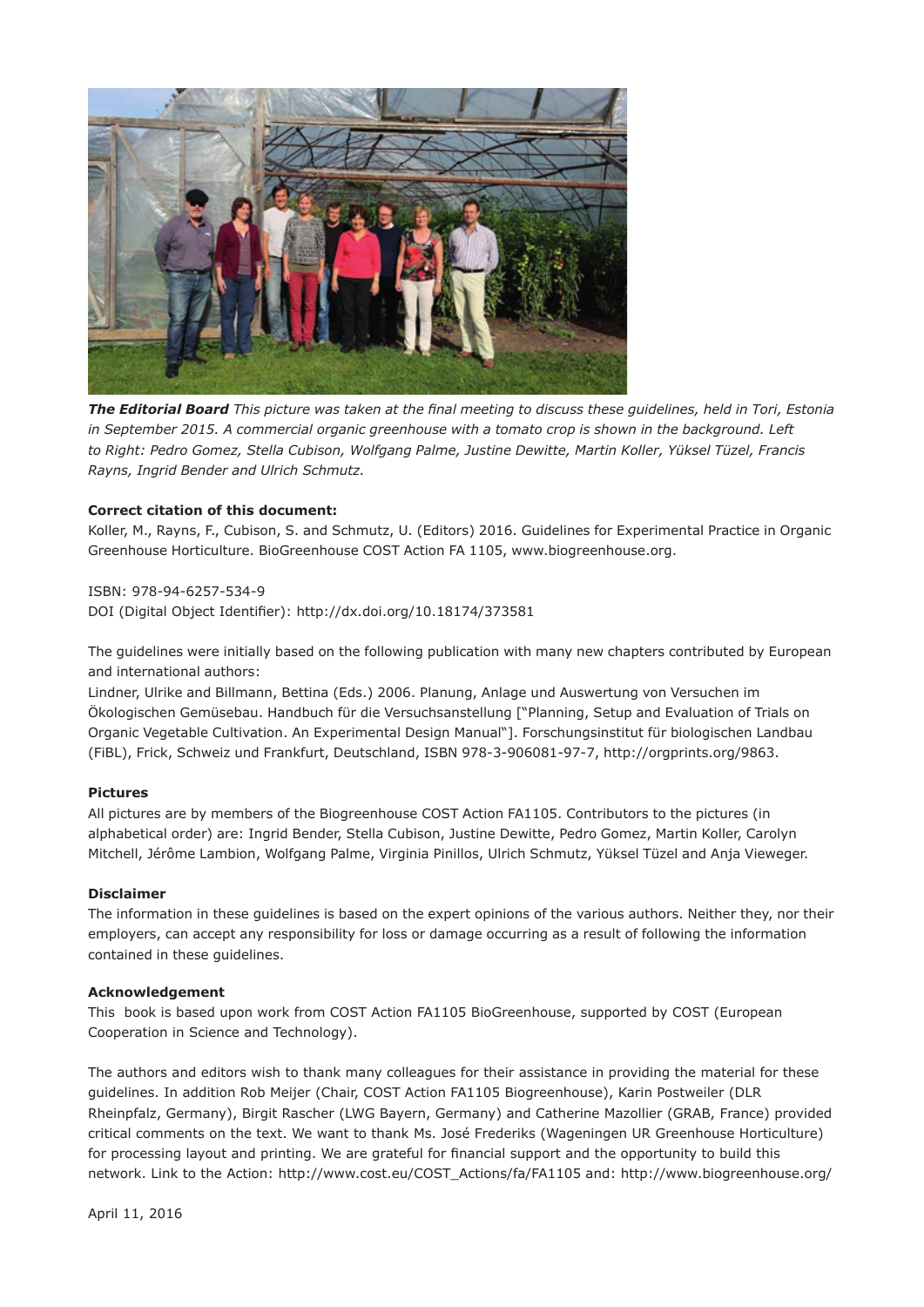# 4.6 Herbs

Many different species of herbs can be grown in greenhouses. Out of them, parsley was chosen as a typical crop to grown in soil and basil as a typical potted herb. They can serve as 'model systems' for other herbs.

# 4.6.1 Parsley

## *By Martin Koller and Justine Dewitte*

**Botanical name:** *Petroselinum crispum*

### **General crop requirements**

Parsley is in the Apiaceae family and so is related to celery, carrots, fennel and dill. It is a biennial plant. The leaves tolerate only minimal freezing temperatures but the root is hardy. The first year is the vegetative phase and the second year starts the generative phase. As a herb crop it is grown for only one year.

Two types are grown:

- • Curly leaf (*P. crispum crispum* group). This can be divided in sub types, according to their leaves characteristics e.g. Curled (type perlé), Fine curled, Paramount, double/triple curled, frisé vert fonce, "Mooskrause". Unfortunately the names for different types are not used consistently.
- • Italian, or flat leaf (*P. crispum neapolitanum* group/ *P. crispum* ssp. *latifolium*).

Plants can grow 30-60 cm tall; the flat leaf parsley grows taller than the curly leaf parsley.

Parsley prefers moist, deep and rich soil. It is sensitive to dry conditions but resistant to cold. There should be a break of at least five years between two parsley crops in the rotation.

The leaves can either be cut mechanically or picked by hand – the sowing density is different in each case. Darkness is needed for germination so direct sowing has to be done at a depth of 2.5 to 3 cm. If transplanted three to four seeds are sown in each 4cm diameter pressed block. Parsley has a taproot, so the plants have to be planted at the right time because the roots do not have enough space to develop in the blocks.

The crop requires regular watering as it cannot withstand dry periods. A plastic mulch, preferably with preformed holes, can be used.



*Figure 4.20 Parsley crop, plants being grown through a plastic mulch.*

**Experimental design**  Recommended replicates: at least 3.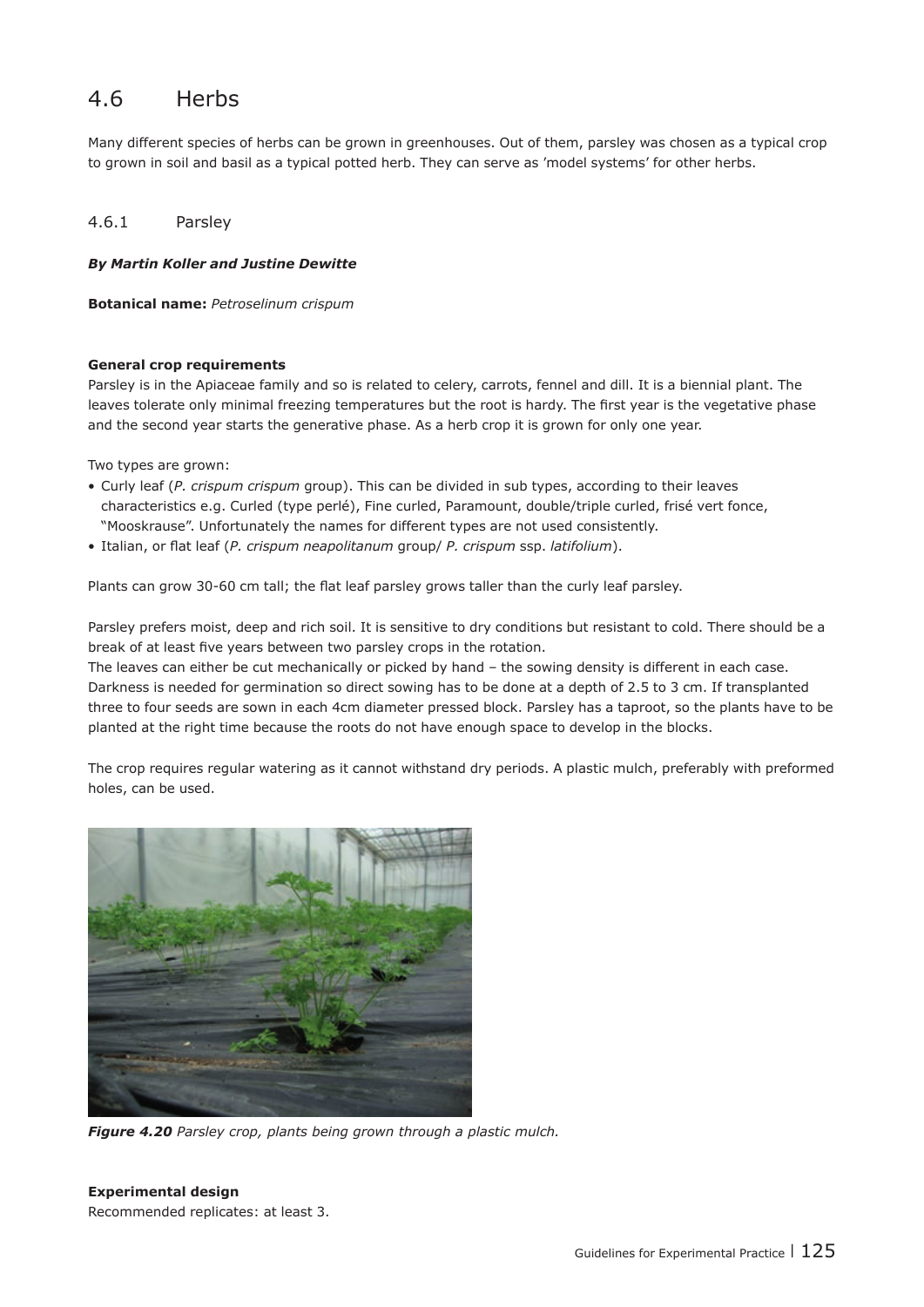# Table 4.57

*Typical parsley plant spacing and number of plants required for trials.*

|                                           | Direct sown (for cutting) | Planted (for picking)         |
|-------------------------------------------|---------------------------|-------------------------------|
| Minimum number of plants/ core plot       | 2800 - 3200               | $55 - 135$                    |
| Minimum size core plot $(m2)$             | 10                        | 5                             |
| Plant (or block) density / m <sup>2</sup> | $280 - 320$               | 11 - 27 multisown peat blocks |
| Row distance (cm)                         | $10 - 25$                 | $25 - 30$                     |
| Distance between the rows (cm)            | $2 - 15$                  | $15 - 25$                     |

# Table 4.58

# *Typical parsley sowing and harvesting dates.*

| Region<br>- Production<br>type    | Sowing at | Planting at | Start of<br>Harvest | End of<br>harvest | <b>Remarks</b>                                                                                        |
|-----------------------------------|-----------|-------------|---------------------|-------------------|-------------------------------------------------------------------------------------------------------|
| North &<br>central<br>Winter crop | Mid Jul   | Sept        | Nov                 | Apr/May           | Unheated or Frost-free greenhouse<br>or polytunnel. In summer parsley<br>is grown in open field only. |

# Table 4.59

*Temperatures required for parsley germination and seedling growth.* 

| Germination<br>temperature °C<br>Day/ Night | Days until<br>germination | Temperature for<br>seedlings in °C<br>Day/ Night | Peat block size | Time from sowing to<br>planting (weeks) |
|---------------------------------------------|---------------------------|--------------------------------------------------|-----------------|-----------------------------------------|
| 20/18°<br>Ventilation from 22<br>- 25       | $5 - 12$                  | $12 - 16/10$<br>Ventilation from 20<br>$-25$     | $4 - 5$ cm      | $4 - 8$                                 |

# Table 4.60

*Optimal temperature and critical temperature for parsley crop production*

|                        | Dav                 | <b>Night</b>      | Ventilation from : |
|------------------------|---------------------|-------------------|--------------------|
| Winter crop (optimal)  | $10 - 15^{\circ}$ C | 7 - 8°C.          | 18°C               |
| Winter crop (critical) | $5 - 6^{\circ}$ C * | $5 - 6^{\circ}$ C | $18^{\circ}$ C     |

# Table.4.61

*Parsley plant nutrient requirements.* 

| Yield expectation<br>(kg/m <sup>2</sup> ) | $N$ (g/m <sup>2</sup> ) | P(g/m <sup>2</sup> ) | K(g/m <sup>2</sup> ) | Mg (g/m <sup>2</sup> ) |
|-------------------------------------------|-------------------------|----------------------|----------------------|------------------------|
|                                           | 10                      | 1.4                  |                      |                        |
| 3.5                                       |                         | 2.5                  | 14                   | 1.5                    |

Source: adapted from various sources, see Appendix B